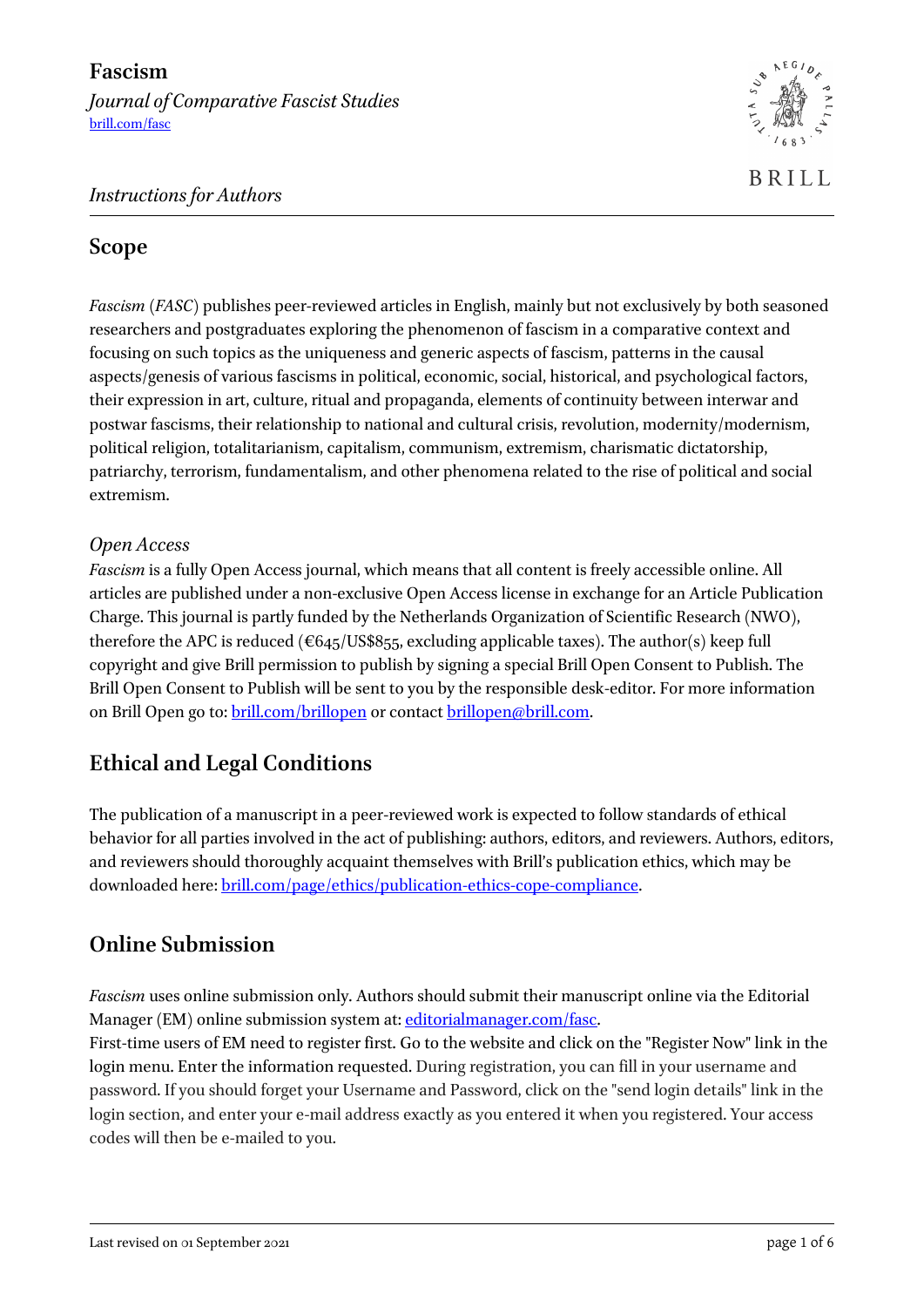*Journal of Comparative Fascist Studies* [brill.com/fasc](http://www.brill.com/fasc)



## *Instructions for Authors*

Prior to submission, authors are encouraged to read the 'Instructions for Authors'. When submitting via the website, you will be guided stepwise through the creation and uploading of the various files. A revised document is uploaded the same way as the initial submission. The system automatically generates an electronic (PDF) proof, which is then used for reviewing purposes. All correspondence, including the editor's request for revision and final decision, is sent by e-mail.

## *Double-blinded Peer Review*

*FASC* uses a double-blind peer review system, which means that manuscript author(s) do not know who the reviewers are, and that reviewers do not know the names of the author(s). All manuscripts received are evaluated by the editors and after pre-screening, submitted to one or two anonymous external referees. In a separate title page file, authors must provide the full title of the manuscript, as well as their current institutional affiliation with e-mail address, full postal address and telephone number where they can be reached, brief biographical data if desired, the abstract, keywords, and any acknowledgement texts. This page will not be accessible to the referees. All other files (manuscript, figures, tables, etc.) should not contain any information concerning author names, institutions, etc. The names of these files and the document proper-ties should also be anonymised.

#### *File Format*

In any word processor: save and send the file in RTF or Word.doc format. Use a Unicode font, Brill suggests the Brill font [\(brill.com/about/brill-fonts\)](http://www.brill.com/about/brill-fonts). If you need to use other fonts, always send them along with the text file. The file name should include the author's name and an abbreviated title.

#### *Contact Address*

For any questions or problems relating to your manuscript please contact the Editors at: [fascismjournal@niod.knaw.nl.](mailto:fascismjournal@niod.knaw.nl) For eventual questions about Editorial Manager, authors can also contact the Brill EM Support Department at[: em@brill.com.](mailto:em@brill.com)

## **Submission Requirements**

#### *General*

Submitted manuscripts should be double-spaced (including footnotes, which should appear at the bottom of the page). Keep formatting to an absolute minimum. Use *italics* only in your files to format the text which has to be typeset as italics. Indent paragraphs with a single tab.

For questions concerning editorial style, consult *The Chicago Manual of Style*, 16th ed. (Chicago: University of Chicago Press, 2010) online at: [chicagomanualofstyle.org/tools\\_citationguide.html.](http://www.chicagomanualofstyle.org/tools_citationguide.html) It contains numerous sample entries for notes, and authors are encouraged to consult them. Also see examples in these Instructions for references, on p. 4.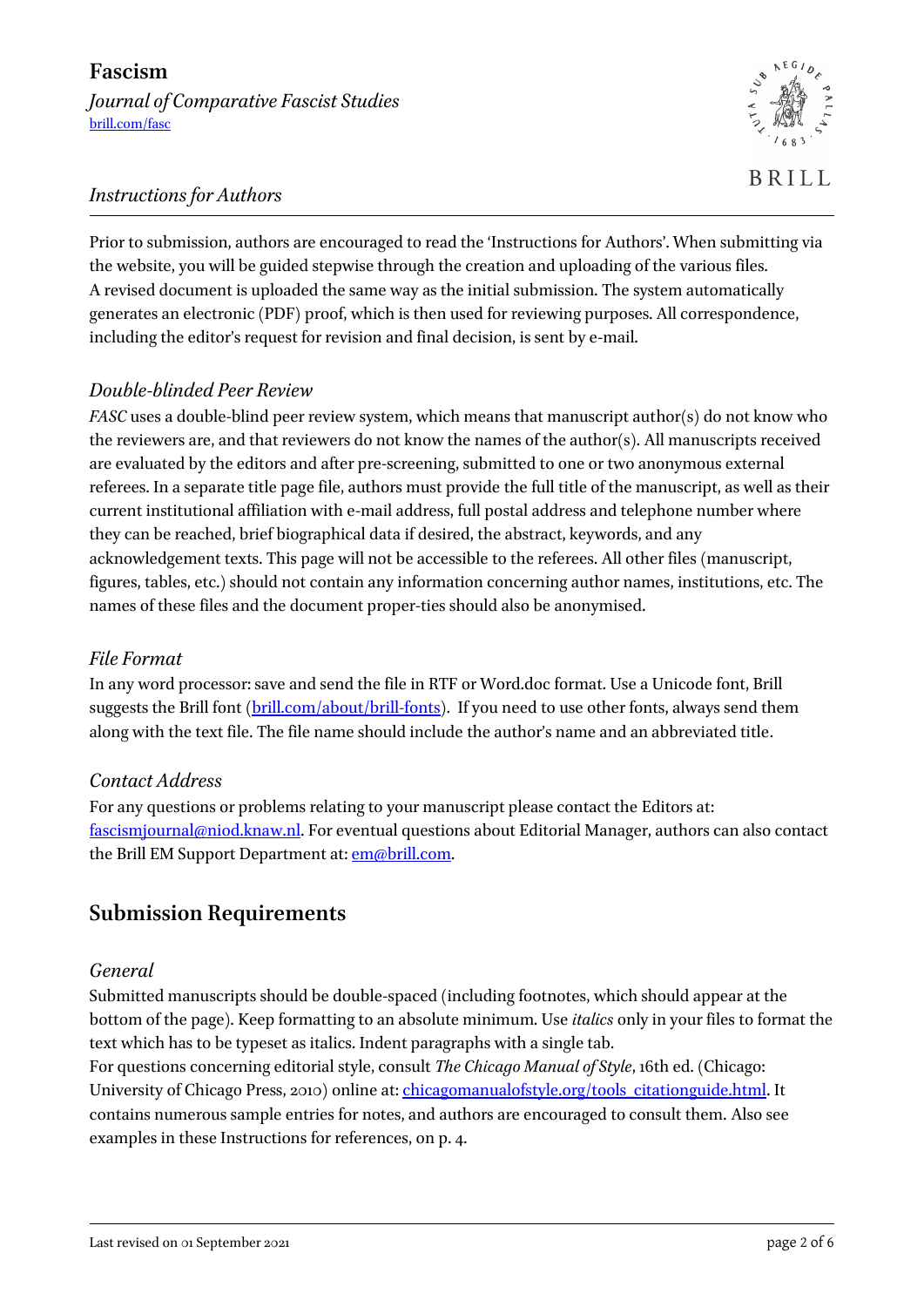## **Fascism**

*Journal of Comparative Fascist Studies* [brill.com/fasc](http://www.brill.com/fasc)



## *Instructions for Authors*

### *Language*

Manuscripts should be written in English. American and British spelling should not be mixed: spelling should be consistent throughout. The preferred form in English is American English, unless the author is a native speaker of British English. The text must be grammatically correct and in good literary style. The manuscript should have been checked before submission by a qualified native speaker. Where both -ise and -ize spellings are possible, the latter should be used, e.g. in "standardize", "italicize", "realize"; but note that exercise, circumcise, compromise and many other words must be spelled with ise. For questions concerning spelling, hyphenation, and punctuation, consult *Webster's Third New International Dictionary and Merriam-Webster's Collegiate Dictionary*, 10th ed.

## *Unicode Fonts*

Using Unicode fonts will reduce the risk of error in typesetting non-Roman text or diacritics. For more information on fonts and Unicode, see

[brill.com/fileasset/downloads\\_static/static\\_fonts\\_latinipaunicodelist.pdf;](https://brill.com/fileasset/downloads_static/static_fonts_latinipaunicodelist.pdf) for more details on how to handle special scripts and transliteration, see [brill.com/page/fonts/fonts-scripts-and-unicode.](https://brill.com/page/fonts/fonts-scripts-and-unicode)

## *Length*

Articles should consist of approximately 8500 words.

## **Manuscript Structure**

## *Abstract and Keywords*

Submissions must include an abstract of a maximum of 250 words and five to eight keywords.

#### *Headings*

All headings should be aligned flush left and unnumbered.

First level headings should be in *bold*, 2 lines of white above, one below; second level headings in *bold italic*, 1 line of white above, *none* below; third level headings in roman, with 1 line of white above, *none* below.

#### *Footnotes*

This journal uses footnotes and not endnotes or a bibliography. Footnotes should be numbered consecutively (using Arabic rather than Roman numerals), double-spaced, and in the same font size as the main text. A note number may be used only once: sub-numbering of notes (e.g. note 30a) is not acceptable. Authors should eliminate lengthy discursive notes either by omitting the material or by working it into the narrative body of the text.

All references should be given in full at first mention. Subsequent citations can be abbreviated. See the examples at[: chicagomanualofstyle.org/tools\\_citationguide.html.](http://www.chicagomanualofstyle.org/tools_citationguide.html)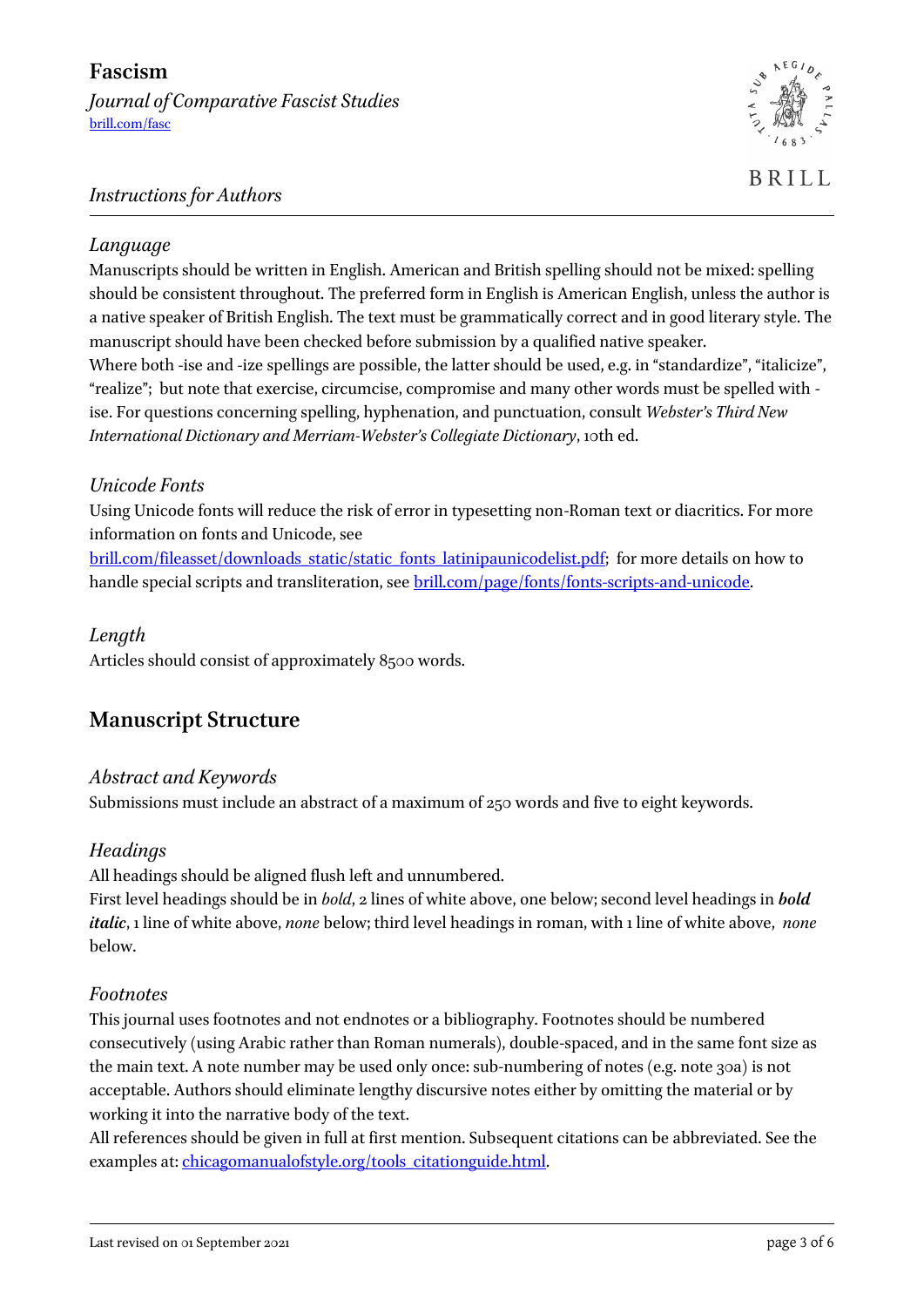*Journal of Comparative Fascist Studies* [brill.com/fasc](http://www.brill.com/fasc)



**BRILL** 

#### *Instructions for Authors*

#### *Journal Article*

Maria Sophia Quine, ´Racial "Sterility" and "Hyperfecundity" in Fascist Italy: Biological Politics of Sex and Reproduction,' *Fascism: Journal of Comparative Fascist Studies* 1 (2012): 92-144 If the doi number is available, please insert it.

#### *E-Journal Article*

Maria Sophia Quine, ´Racial "Sterility" and "Hyperfecundity" in Fascist Italy: Biological Politics of Sex and Reproduction,' *Fascism: Journal of Comparative Fascist Studies* 1 (2012): 92-144, accessed December 28, 2012, doi:10.1086/599247 If no DOI is available, list a URL.

#### *Book*

Roger Griffin, *Modernism and Fascism: The Sense of a Beginning under Mussolini and Hitler* (Basingstoke: Palgrave Macmillan, 2007), 78-79

Up to three authors is as above, four and more use First Name Last Name et al.

#### *Chapter in a Book*

Miroslav Mareš and Richard Stojar, 'Extreme-right Paramilitary Units in Eastern Europe,' in *Mapping the Extreme Right in Contemporary Europe: From local to Transnational*, ed. Andrea Mammone, Emmanuel Godin and Brian Jenkins (London: Routledge, 2012), 161-171.

#### *PhD (MSc, etc.) Thesis*

Beate Scholz, 'Italienischer Faschismus als "Export"-Artikel (1927-1935): Ideologische und organisatorische Ansätze zur Verbreitung des Faschismus im Ausland' (PhD diss., University of Trier, 2001), 167-174

#### *Website*

'Website title', last modified January 15, 2012, http://www.google.com/intl/en/privacypolicy.html. Because such content is subject to change, include an access date or, if available, a date that the site was last modified.

#### *Quotations*

If they are brief (5 lines or fewer), quotations should be run on with the text. The practice in the United Kingdom and elsewhere is that single marks are used first (') and then (") double quotation marks. Longer quotations should be indented, without quotation marks. All indented quotations should be typed *double-spaced*.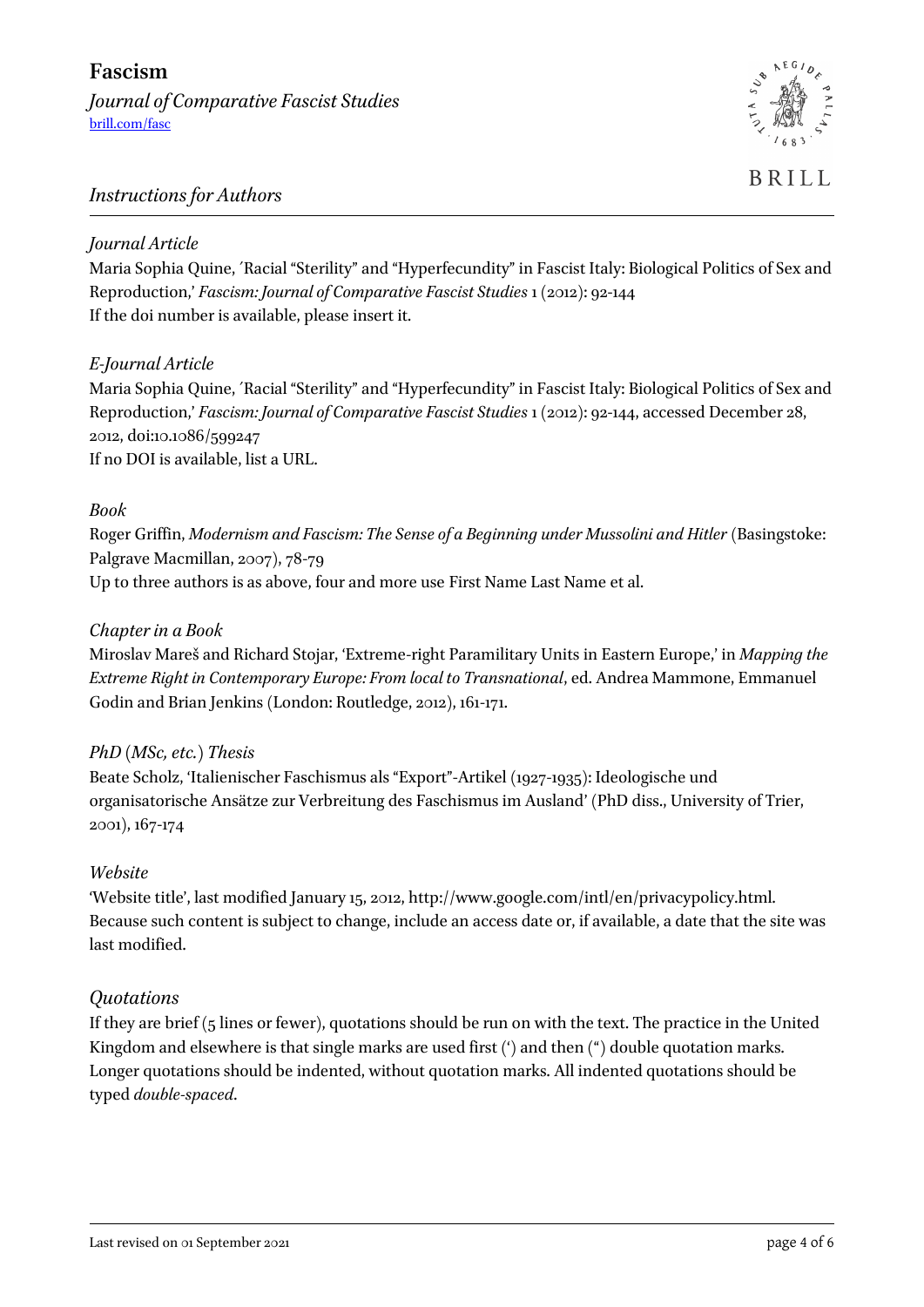## **Fascism**

*Journal of Comparative Fascist Studies* [brill.com/fasc](http://www.brill.com/fasc)



## *Instructions for Authors*

## *Translations & Abbreviations*

Names of non-English organizations, non-English book titles and non-English expressions in the running text are written in italics in the original language. The abbreviation or/and English translation is written between square brackets (not in italics).

*Comitati d'Azione per l'Universalità di Roma* [CAUR; Committees of Action for the Universality of Rome] *Gli amori degli uomini* [The Sexual Relations of Mankind]

## *Figures*

All figures must be cited consecutively in the text. Figures should be submitted as separate source files in .eps, .tif, or .jpg format, in a size suitable for the typesetting area of the journal. The resolution of these files should be at least 300 dpi for half-tone figures, and 600 dpi for line drawings. Number the files and clearly mark the spot where the photo should be inserted ("insert ill. 2"). Photocopies or scans from books are not acceptable, since they will reproduce very poorly. For art images, captions should include the artist's name (if relevant/known), title and/or description of the artwork, year of the artwork, year or time period (if known), medium, size, and archival location.

## *Figure Captions*

Provide a list of captions for all illustrations and photographs at the very end of the article, typed double spaced. Identify the illustration by its number, describe it with a concise caption (include the location and date, if relevant/known), cite the full source, and acknowledge credit (permission granted). For art images, captions should include the artist's name (if relevant/known), title and/or description of the artwork, year of the artwork, year or time period (if known), medium, size, and archival location.

#### *Tables*

Tables should be numbered and identified by number and by title. (For example: Table 3 Agricultural Production, 1935-1945.) Where necessary, include source and/or credit.

## *Numbers*

Spell out numbers from zero to ninety-nine; century numbers (nineteenth century); round numbers such as one hundred or one thousand; fractions and numbers that begin a sentence.

# **Publication**

## *Proofs*

Upon acceptance, a PDF of the article proofs will be sent to authors by e-mail to check carefully for factual and typographic errors. Authors are responsible for checking these proofs and are strongly urged to make use of the Comment & Markup toolbar to note their corrections directly on the proofs. At this stage in the production process only minor corrections are allowed. Alterations to the original